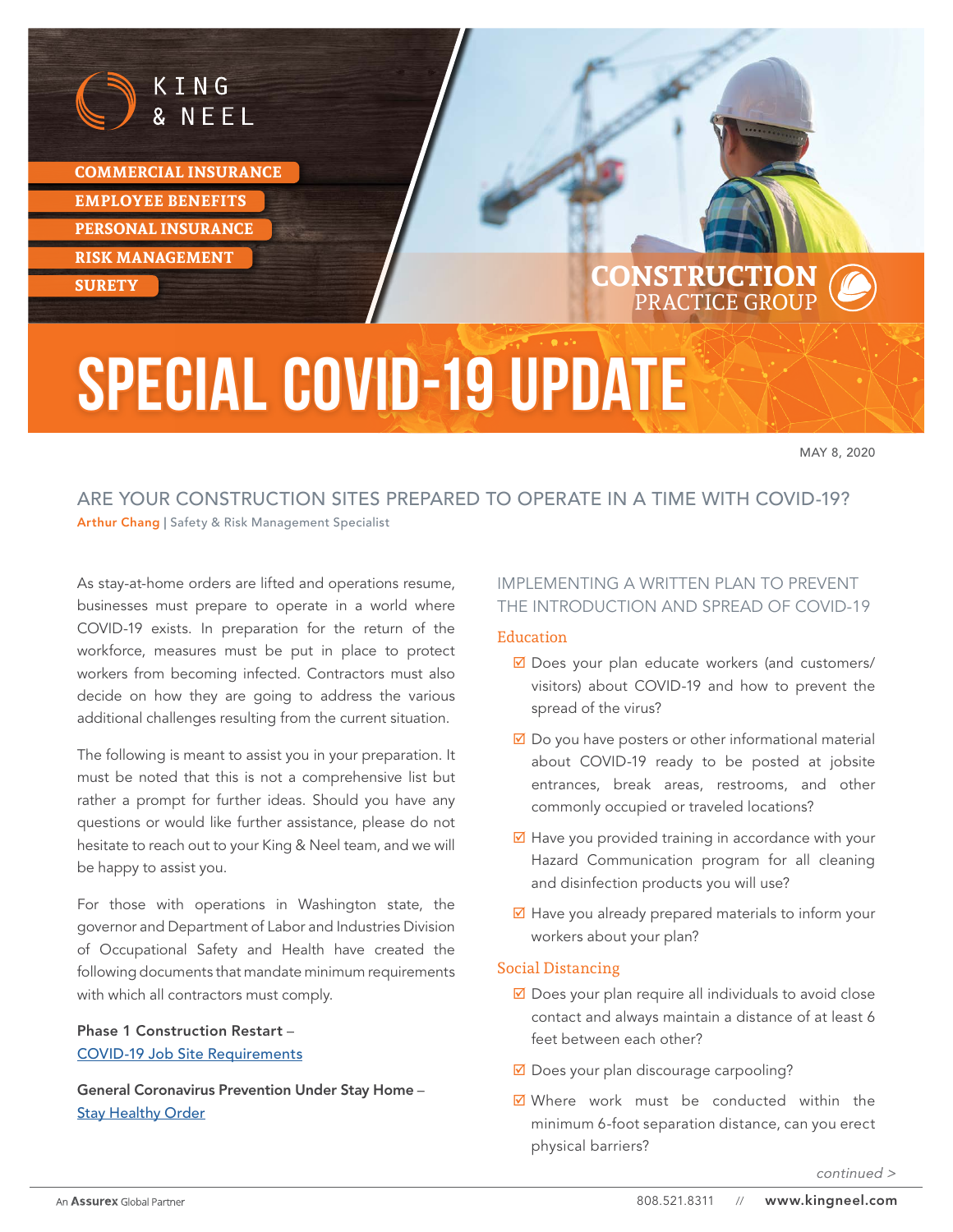#### **COMMERCIAL INSURANCE**

**EMPLOYEE BENEFITS** 

**PERSONAL INSURANCE**

#### **RISK MANAGEMENT**

#### **SURETY**

- $\triangledown$  Are you able to use split shifts to lessen the number of personnel onsite at any given time?
- $\boxtimes$  Will you restrict access to jobsite trailers to only authorized individuals?
- $\boxtimes$  Can you transport materials that normally would require team lifting using mechanical means?

#### Cleaning and Disinfection

# [www.cdc.gov/coronavirus/2019-ncov/community/](https://www.cdc.gov/coronavirus/2019-ncov/community/reopen-guidance.html) [reopen-guidance.html](https://www.cdc.gov/coronavirus/2019-ncov/community/reopen-guidance.html)

- $\boxtimes$  Does your plan require regularly cleaning the jobsite and frequently cleaning commonly touched surfaces?
- $\boxtimes$  Have you created standard procedures for cleaning to be done in a uniform manner?
- $\boxtimes$  Does your plan for cleaning and disinfection follow [CDC recommendations](https://www.cdc.gov/coronavirus/2019-ncov/community/disinfecting-building-facility.html)?
- ◘ Have you reviewed the **[EPA's registered SARS-CoV-2](https://www.epa.gov/pesticide-registration/list-n-disinfectants-use-against-sars-cov-2)** [disinfectant list](https://www.epa.gov/pesticide-registration/list-n-disinfectants-use-against-sars-cov-2) to decide what chemicals to use?
- $\boxtimes$  Do you have a posted cleaning schedule?
- $\boxtimes$  Do you have a list identifying commonly touched surfaces posted around the jobsite?
- $\boxtimes$  Have you considered covering difficult-to-clean commonly touched surfaces with a covering made of an easily cleaned material?
- $\boxtimes$  Do you have a plan to make cleaning materials readily available to workers for spot cleaning when necessary?
- $\boxtimes$  Hazard Communication considerations [www.osha.gov/laws-regs/regulations/](https://www.osha.gov/laws-regs/regulations/standardnumber/1910/1910.1200) [standardnumber/1910/1910.1200](https://www.osha.gov/laws-regs/regulations/standardnumber/1910/1910.1200)
	- » Have you provided training in accordance with your Hazard Communication program for all cleaning and disinfection products you will use?
	- » Have you obtained safety data sheets (SDS) for all cleaning and disinfection products you have purchased?

» Are you labeling any secondary containers in accordance with the Hazard Communication Standard?

KING **& NFFI** 

» For each chemical you will be using, have you provided training on its proper use per the manufacturer's instructions?

#### Personal Hygiene and Respiratory Etiquette

- $\boxtimes$  Do you have facilities for frequent hand washing readily available?
- $\boxtimes$  Where hand-washing facilities are infeasible, are you providing an alcohol-based hand sanitizer that is made up of at least 60% alcohol?
- $\boxtimes$  Has your training for COVID-19 included good respiratory [\(cough and sneeze\) etiquette?](https://www.cdc.gov/healthywater/hygiene/etiquette/coughing_sneezing.html)
- $\boxtimes$  Have you acquired tissues and no-touch disposal receptacles?

#### Sick or Potentially Exposed Individuals

- $\boxtimes$  Does your plan include procedures on how to deal with sick employees?
- $\boxtimes$  Are you prepared to conduct active screening of each person entering the jobsite?
- $\boxtimes$  Will your screening include written assessment forms, or will you conduct it verbally or using signage?
- $\boxtimes$  Have you worked with your human resources department to ensure your screening procedures are following the **[Equal Employment Opportunity](https://www.eeoc.gov/eeoc/newsroom/wysk/wysk_ada_rehabilitaion_act_coronavirus.cfm)** [Commission's guidelines](https://www.eeoc.gov/eeoc/newsroom/wysk/wysk_ada_rehabilitaion_act_coronavirus.cfm)?
- $\boxtimes$  Does your plan have protocols for what to do if an employee has entered the jobsite and reports, or is recognized, to be sick?
- $\boxtimes$  Have you established procedures to separate from the other workers and immediately send home any worker who reports, or is recognized, to be sick after entering the jobsite?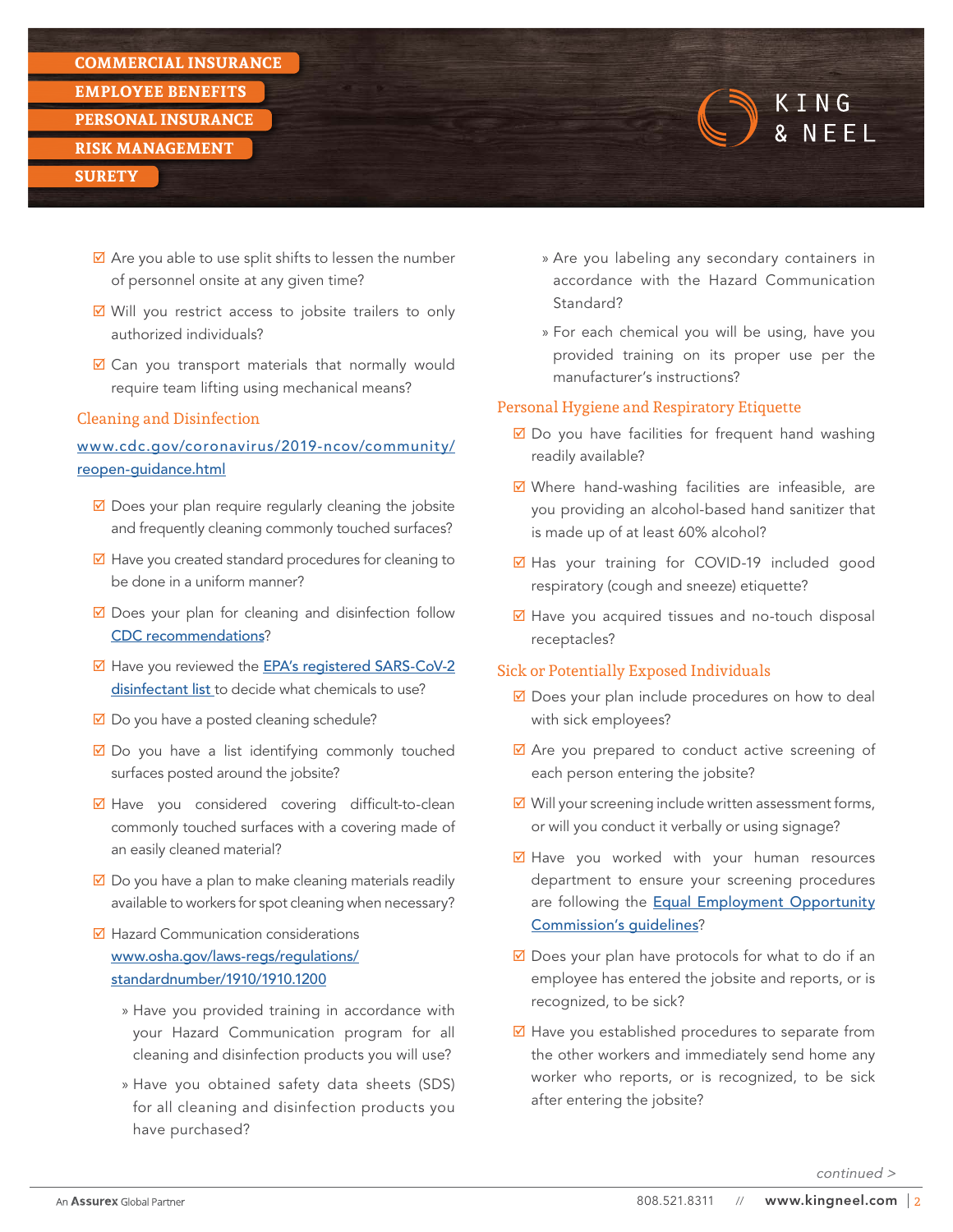**EMPLOYEE BENEFITS** 

**PERSONAL INSURANCE**

#### **RISK MANAGEMENT**

#### **SURETY**

- $\boxtimes$  Do you have procedures in place for cleaning and sanitizing any areas that a sick or suspected sick employee has contacted after entering the jobsite?
- $\boxtimes$  Does your post-employee-illness procedure include conducting a quick investigation to ensure that the sick or suspected sick employee has followed your minimum 6-foot social distancing policy and had no close contact with other employees?
- $\overline{\mathbf{M}}$  Has your human resources department reviewed all your protocols concerning the handling of sick or suspected sick individuals to ensure they comply with all applicable regulatory requirements?

#### Personal Protective Equipment (PPE)

- $\boxtimes$  Have you made any changes to your required PPE in response to COVID-19, such as requiring 100% eye protection or eliminating sharing PPE if your safety program allowed for shared use previously?
- $\boxtimes$  Have you conducted an evaluation to determine if engineering controls could be used in place of respiratory protection?
- $\boxtimes$  Are you going to require the use of cloth face coverings?
- $\boxtimes$  If you are requiring cloth face coverings, have you reviewed the [CDC recommendations on use](https://www.cdc.gov/coronavirus/2019-ncov/prevent-getting-sick/diy-cloth-face-coverings.html)?

#### Hydration

- $\boxtimes$  Have you removed or made inaccessible all shared water coolers, jugs, fountains, etc. on the jobsite?
- $\boxtimes$  Have you encouraged all employees to bring personal water containers of sufficient quantity?
- $\boxtimes$  Are you providing bottled water to employees onsite?
- $\boxtimes$  Are you requiring employees to label their water bottles to prevent sharing?

# ADDITIONAL CHALLENGES TO CONSIDER Getting Workers Back to the Jobsite After Shutdown

 $\boxtimes$  Do you plan to provide accommodation for workers with children who are now home, while childcare is unavailable?

 $\boxtimes$  Are you considering workers caring for elderly relatives who now have no care during the daytime hours?

KING & NFFI

 $\boxtimes$  Will you have workers who can work from home continue to do so?

## Work hardening

- $\boxtimes$  With employees having been away from work for an extended period, are you taking measures to re-acclimate workers to the workplace to prevent overexertion?
- $\boxtimes$  Have you considered taking advantage of the frequent breaks during the work hardening process to conduct light cleaning tasks?

#### Heat stress

- $\boxtimes$  As we are moving towards warmer weather have you implemented proactive measures to prevent heat stress?
- $\boxtimes$  Do you plan to re-train workers on heat stress as they return to work?
- $\boxtimes$  Are you encouraging workers to stay hydrated?
- $\boxtimes$  Are you scheduling frequent rest periods where workers can seek cooler areas?
- $\boxtimes$  Are workers encouraged to immediately report to a supervisor if they recognize the symptoms of heat stress in themselves or others?

#### Variances

- $\boxtimes$  If you are going to split shifts, do you need to acquire any additional permissions or specific variances to work outside of normal working hours?
- $\boxtimes$  Will you require any further permits or permissions for road closures?

# Employee travel

 $\boxtimes$  As people start traveling again, are there any special protocols that you plan to initiate regarding work and non-work-related travel?